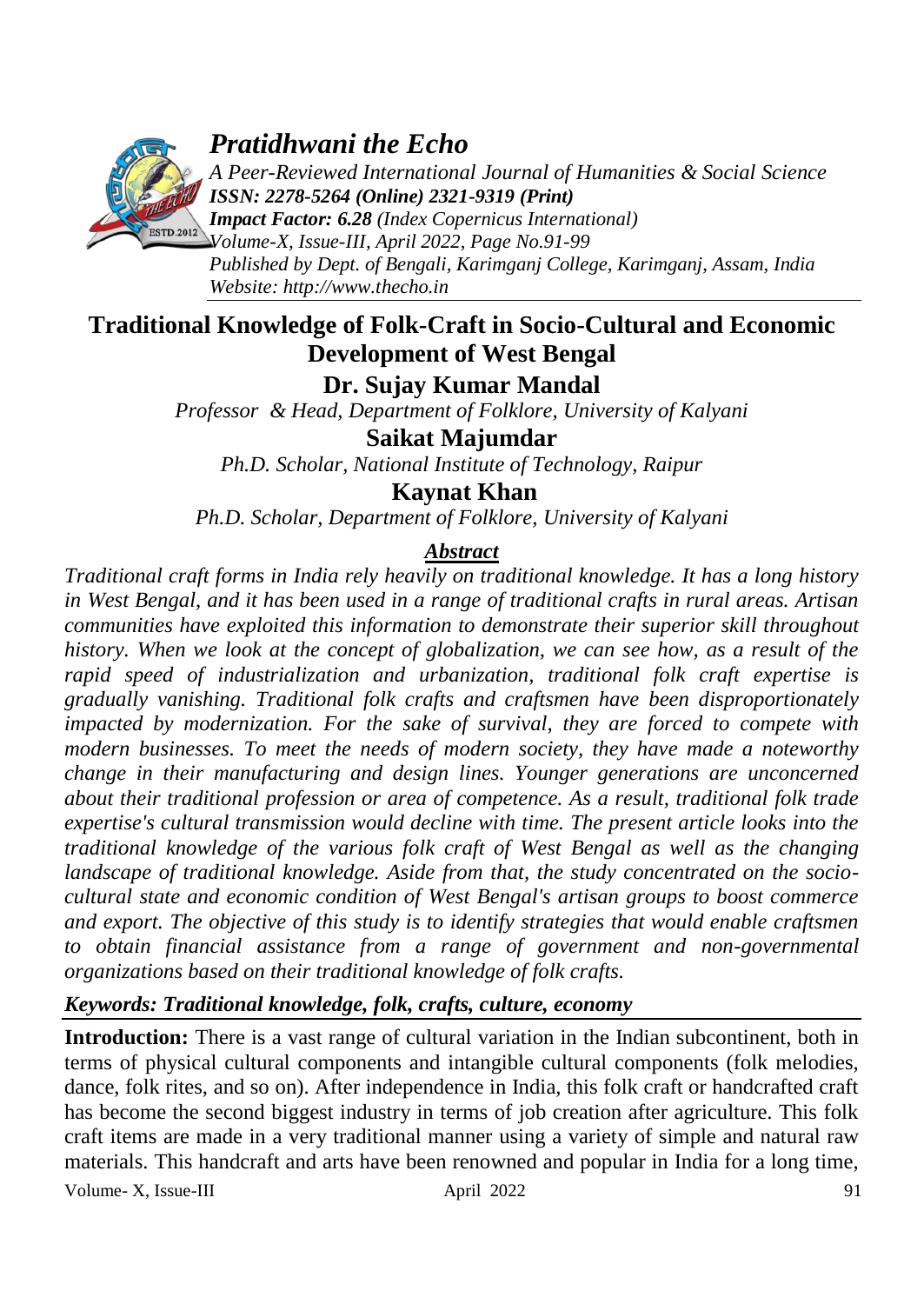and the technology that was formerly used in this craft is now being used in numerous ethnic productions and even engineering activities. As a result, for the up-gradation of modern folk craft or handmade craft, revolutionary mobility and dynamicity are required. A hard-core financial commitment, in addition to technical help, becomes a crucial agenda item for its continued proliferation. This handicraft industry has been disregarded because of many flaws in India's growth strategy and planning throughout the decades. Ample financing, technical aid, awareness within the artisan community, and current marketing practices all help to keep this skill alive and growing. A society's handicrafts are the best representation of its cultural ethos, creative thinking, ritual thoughts, and decorative attitude. This craft industry has to be transformed with the support of traditionalism in the current period of globalization; for example, contemporary development could incorporate ancient skills, traditional technology, and mechanisms by a new generation of craftsmen, and older raw resources and skills by contemporaneous artisans. As a result, a wellbalanced growth is required, with both handcrafted and machine-made items taking precedence. An artisan working in the handicraft industry must be well-versed in the traditional knowledge and abilities of craft production and design. In cottage production mode, they are worked individually or in collaboration with a small group of artisan members. Family members or, in certain situations, paid labor (in very limited cases) are often used in the Terracotta craft production industry to create craft products that are not well-skilled by current technological help. Modern western technology has been blamed in certain circumstances for destroying age-old basic traditional ways.

 The folk craft industry contributed significantly to the economy of the country by creating jobs, ensuring financial stability, and providing training and skill development. In India, it is an unorganized economic sector that operates as a cottage industry. The majority of the craft sector survives because of its illustrious historical heritage and renown, the availability of trained and semi-skilled labor, a broad market, increased demand, cheap prices, and environmental friendliness. Traditional crafts such as brass metalwork, Terracotta ornaments, stone and bamboo craft, ornamental articles, and jute goods are still popular in India. Despite the lack of massive governmental backing, devotion, and major financial investments, the handicraft industry continues to flourish. Some handicrafts, like jewelry and Baluchari saris, have grown into full-fledged big industries.

 Overall we can see that the socio-economic condition of most of the artisans is not very good and the recent world pandemic has resulted in the worsening of their condition, they did not receive any help from the government and are struggling to survive during this tough time. Some of the major problems identified during this research project are; economic problems, lack of proper marketing system for their produced goods and artifacts, the increasing price of raw materials, lack of proper communication and transportation system, lack of proper training for the artisans, the daily wages of the artisans are also very low, government's negligence towards them, etc.

Volume- X, Issue-III  $\Delta$  April 2022 92 It is observed that the traditional knowledge of folk crafts is disintegrating with the process of modernization and mega urbanization in the context of globalization. Traditional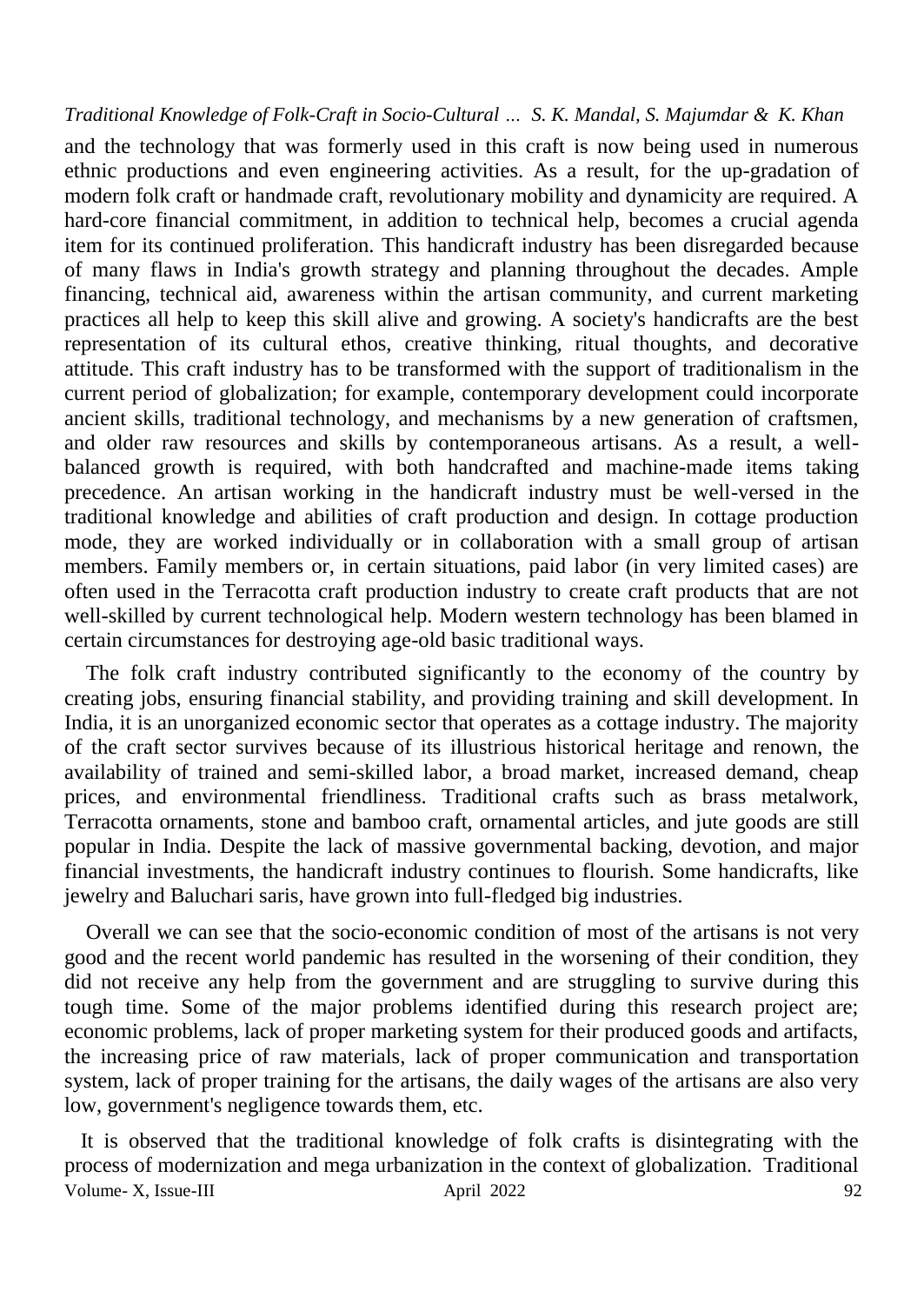folk crafts and craftsmen are seriously affected by modernization. The traditional craftsmen are forced to compete with the modern industries for their survival. They are also changing their production according to the needs of society. The younger generation is not concerned about their traditional occupation as well as traditional knowledge. Consequently, the cultural transmission of the traditional knowledge of folk crafts will become endangered. The craftsmen are getting marginalized in our society. This has become a big challenge for our folk tradition.

 The magnificent folk crafts of West Bengal, a place of captivating beauty, are wellknown worldwide. The State was known as "Bengal" or "Bangla". It has a long history of folk arts and crafts, each having its own distinct features that have grown in tandem with its art and sculpture, temple building, folk art, dance, and music. Because of its technical precision and creative quality, the craftsmanship is one-of-a-kind. Bengali artists have long been exhibiting their awe-inspiring creations to the world, thanks to an old history of creating magnificent works of art by hand. The beauty and dynamic variety of Bengal's ancient arts and crafts have not faded with time. Despite the industrial revolution and the availability of low-cost machine-made goods, folk craft has not only survived but flourished in the face of fierce competition.

 The research extensively covers the traditional knowledge of various folk craft forms of West Bengal and deals with the changing scenario of traditional knowledge. Apart from this the study also dealt with the socio-economic condition and cultural aspects of selected artisan communities of West Bengal.

**Objectives:** The following are the objectives of the present study:

1) to show the importance of handicrafts as a cultural production that can be promoted as a tourist attraction 2) to represent folkcrafts are part of the cultural heritage that can become an alternative source of employment in rural communities and 3) to show the process of elaboration and commercialization of said crafts.

**Methodology:** This article studies the general history and evolution of handicrafts and a brief review of existing documentation on traditional knowledge of folk crafts and artisan communities. A survey on craftsmen's use of the traditional knowledge for their craftsmanship is made. Along with a study of artisan groups' socioeconomic situations and cultural characteristics, as well as observations of the cultural transfer of traditional folk craft expertise.

 Traditional knowledge is a rapidly expanding topic of study on both a national and worldwide scale. Traditional knowledge, also known as indigenous knowledge, has been recognized by worldwide and national areas of study and development since the 1970s. It is now at the center of the discussions on intellectual property rights and has assumed immense significance. In India, some diverse and fragmentary works have been done on traditional knowledge of folk crafts. For example, S Simon John has published a research paper in the Indian Journal of Traditional Knowledge on "Traditional Knowledge of Folk Crafts in Tamil Nadu". He has analyzed three folk craft forms of Tamil Nadu i.e. pottery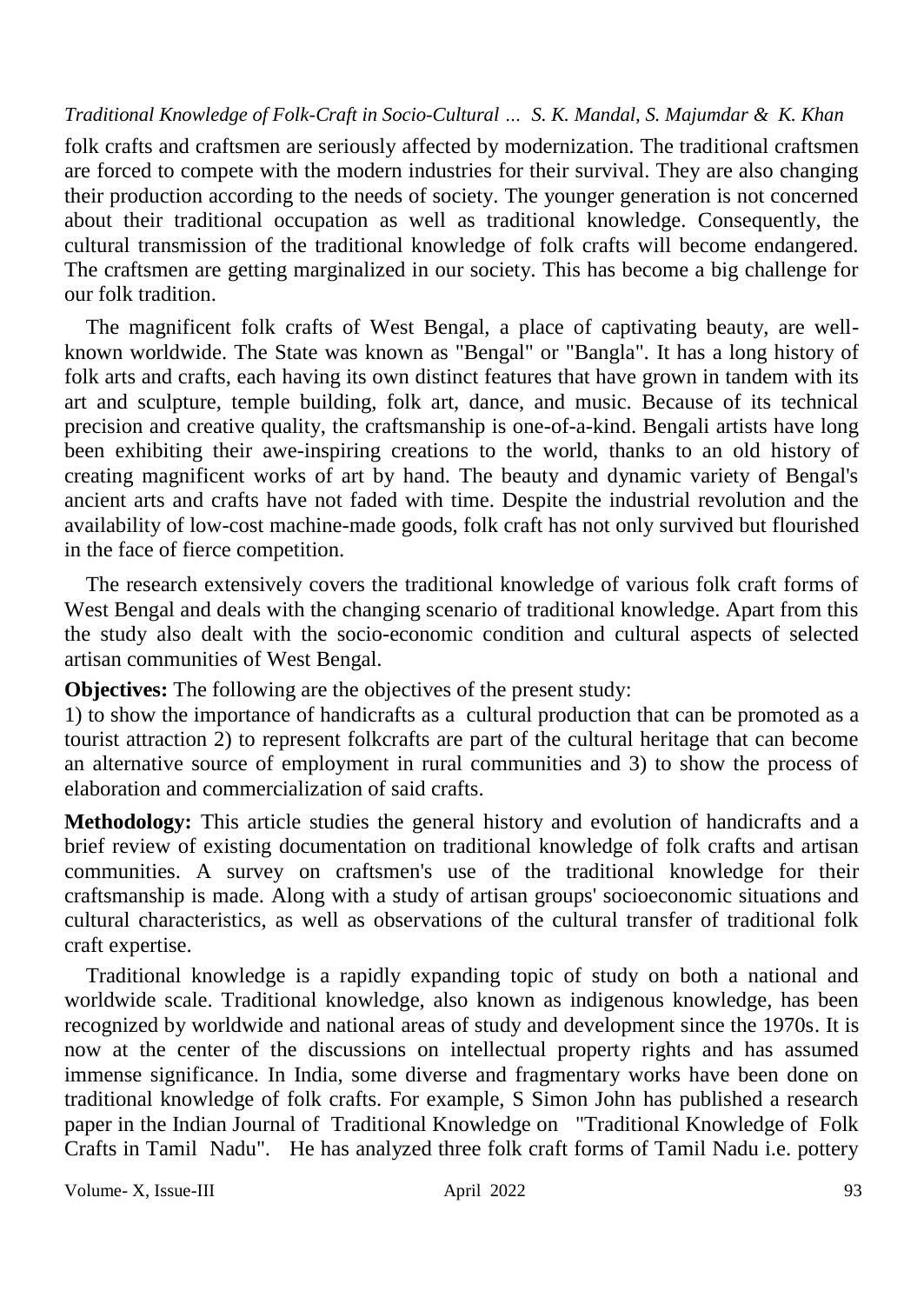(Kullalar community), basketry (MalaiKuravar community), and grass mat weaving (Muslim Labbai community). His research work was focused on traditional knowledge of these folk crafts. In his paper, he gave brief but insightful details of the caste background of each community and their craft forms. The raw materials used in the craft along with the technique and procedure of each craft form. John further writes about the social and cultural significance of the crafts and the religious belief system and observations associated with the craft form and the finished goods. He also highlighted the impact of modernization and urbanization on the traditional folk craft forms. Due to the changing pattern of market demand the traditional craft men are facing challenges while trying to match up with the demands. They are changing their production line as per the latest market demand which in turn is affecting the traditional authenticity of the craft form.

 In the field of traditional knowledge of folk crafts in West Bengal, any remarkable and in-depth research work has not yet been published. Therefore it is a new approach in the field of social science research work. This research work analyzed the traditional knowledge of folk crafts in West Bengal and also gave information about the problems of traditional knowledge holders and the solution process to these problems.

 Some scholars have done research in this field partly. For example, David Smith and Rajesh Kochhar have jointly published the paper entitled "The Dhokra Artisans of Bankura and Dariapur, West Bengal: A Case Study and Knowledge Archive of Technological Change in Progress". In this research paper, they analyzed the cire perdue technique of the Dokra craft of West Bengal. They have also analyzed the ethnography of Dokracommunity. Another published research paper is "Indian Craft-technology: Static or Changing – a Case Study of Kansari's Craft in Bengal, 16th to 18th Centuries". S. Sarkar published this paper on the Kansaricraft community. He has analyzed the production technology of the brass and bell-metal craft of Bengal.

Volume- X, Issue-III and April 2022 94 Samanta in his research article "Socio-Economic condition of the Dokra Artisans – A Case Study of Burdwan District, West Bengal" gives us extensive idea of the socioeconomic condition of the Dokra artisans of Burdwan district. His research was based on a primary field study. He firstly briefly outlined the historical backdrop and description of the Dokra craftsmen in general. Then coming to his research area, he highlighted the socioeconomic condition of the Dokra workers starting from their population size to their family size, their employment situation, educational level, financial status their living conditions, access to basic sanitization and amenities Samanta attempted to cover every topic related to their socio-economic status. He also discussed the marketing strategies of the Dokra craftsmen. He briefly touched on the various problems faced by the Dokra artisans. Lastly, he suggested some remedial measures which can solve some of the problems of the Dokracraftsmen. Something worth mentioning here is that even though Samanta covered every topic related to their socio-economic condition a further more detailed study will prove to be more fruitful on this topic. In contrast to Samanta's work, we can find that Chaterjee (2015) in his case study highlighted all the problems faced by the Dokra artist in a more detailed and in-depth manner. He argues that despite having a high demand for the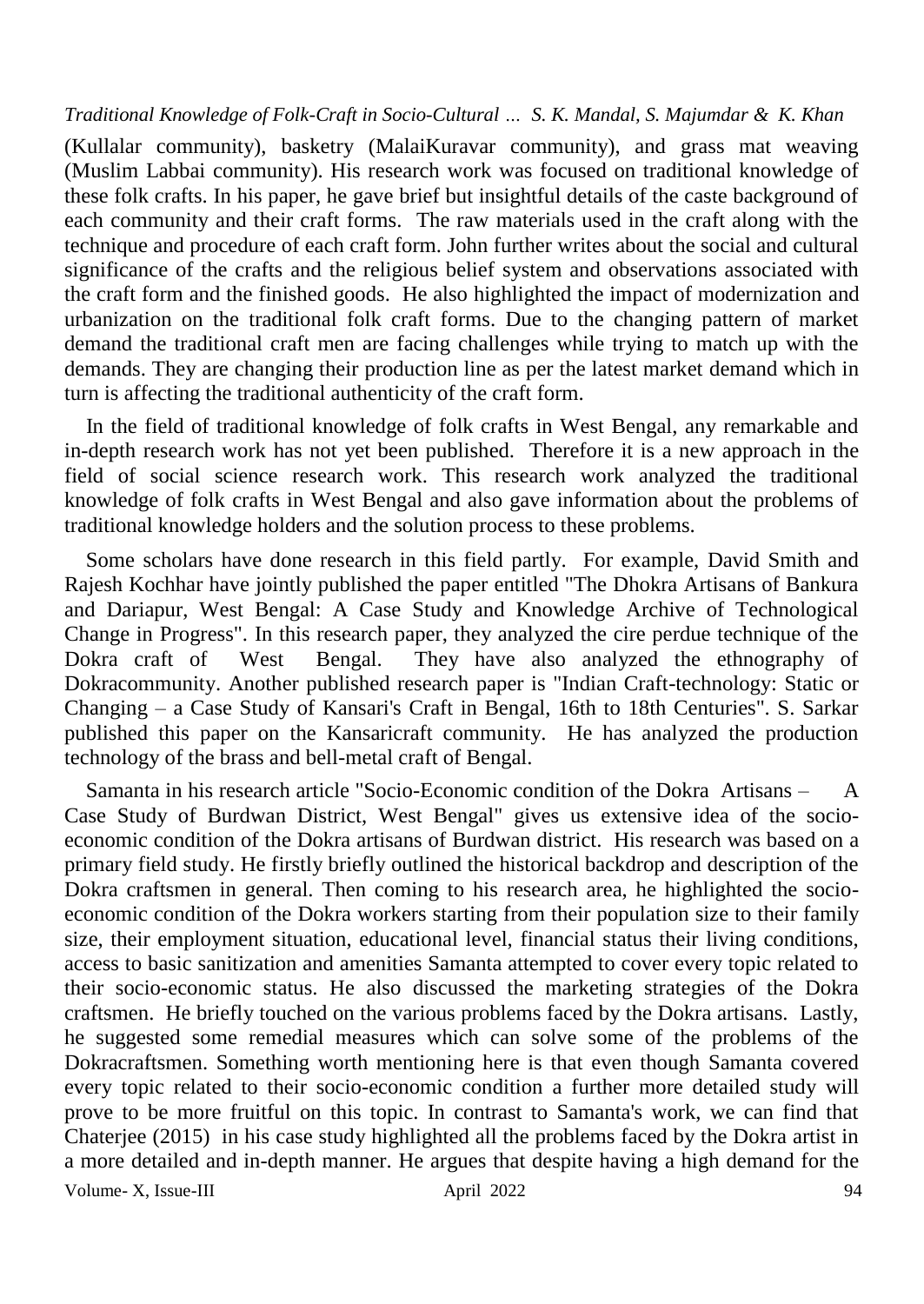traditional Dokra artifacts in the national and international market, the artisans are facing a lot of problems faced by the Dokra artists and the Dokra industry. Though still very briefly written in comparison to other research in the same field we find an interesting discussion in Chaterjee's work. The issues and problems highlighted by him are real and provide an insightful picture of life in the Dokracraft.

**Challenges and measures for folk craft tradition:** Globalization, like other types of intangible cultural assets, poses significant challenges to the survival of traditional kinds of crafts. Mass manufacturing, whether in giant multinational corporations or tiny local craft industries, may frequently offer things required for everyday living at a cheaper time and financial cost than hand manufacturing. Many craftspeople are finding it difficult to adjust to competition from these companies and industries (Ted Barber and Marina Krivoshlykova, 2006). Environmental and climatic pressures also influence traditional crafts, and deforestation and land clearing diminish the abundance of the main natural resources. Even when handicraft becomes a cottage industry, larger-scale production can cause harm to the environment.

 To overcome these problems, there is an urgent need for financial assistance from the government as well as non-government organizations. Capital or loan should be provided to them through the artisan credit cards and their interest should be low so that they can bear the interest without any difficulties. The price of raw materials should be regulated with the help of the government, as well a continuous supply of raw materials should be provided to them by the government. The discount should be given on the GST that is imposed on the raw materials and the finished products. Artisan allowance, old-age pensions, medical insurance, and life insurance should be given to them. Overall, to uplift the socio-economic conditions of the artisans the policy which should be adopted by the government are as follows; (1) development of folk craft entrepreneurship, (2) development of Self-Help Groups of the artisans. (3) Creation of folk craft cooperative societies for every craft form and assistance should be provided to the artisans through the Cooperative societies. (4) Recognition should be given to selected villages that are excelling in their craftwork as "Model Craft Villages" and tourism activities should also be encouraged there. (5) Development of folk craft clusters. (6) Development of Folk Craft Parks.

**Cluster development**: The formation of SELF-HELP Groups, cooperatives, the federation of artisans and SVP should be encouraged. Attention should be given to enterprise development. Capacity building of artisan organizations should be encouraged.raw material banks should be created for the artisans and credit support should be provided to them. Marketing support should be given to the artisans they should be provided with technology and design support.

Volume- X, Issue-III april 2022 95 **Preservation of Craft Heritage**: The preservation of the craft heritage is very important. The Guru shishya parampara training should be conducted. Attention should be given to the revival of the languishing crafts and documenting the crafts in such a manner that they remain archived forever for future references and studies. Training and awareness camps should be organized. The traditional or ethnic handicrafts should be displayed in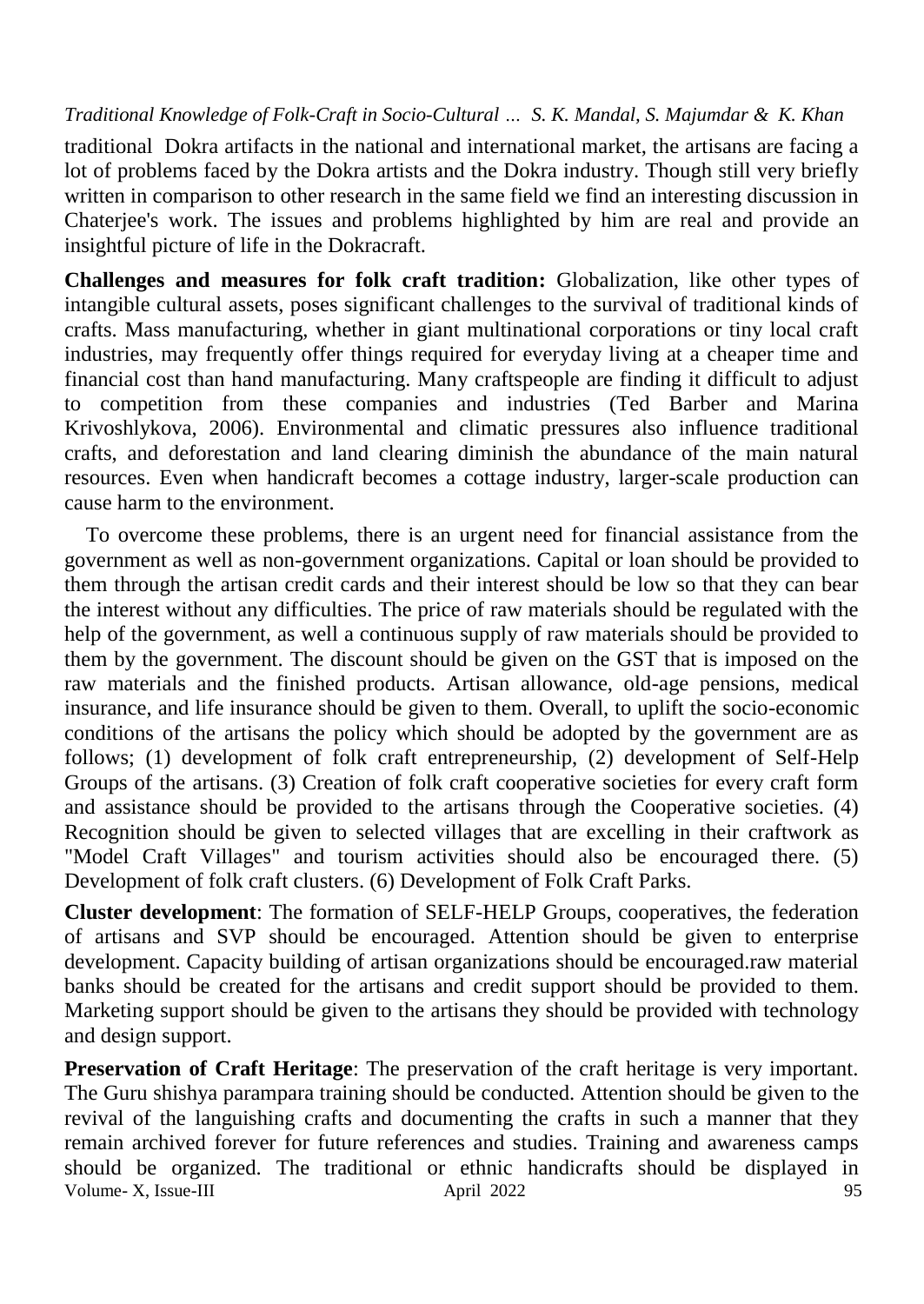government buildings and parks as well as public spaces. Villages should be given recognition as heritage villages or heritage sites. State handicrafts day should be observed.

**The Welfare of the Artisans**: For the welfare of the artisan's government should provide insurance coverage, and life and health insurance should be provided to them free of cost. The old-age pension should be given to the artisans above 60 years of age, their children should be given scholarships, housing facilities should be provided to them, an artisan welfare fund should be created, electrification and sanitation of the artisan households should be provided to the artisans.

**Development of database**: The proper census of the artisans should be conducted to maintain their database. Each artisan should be provided with a photo identity card, an online database should be formed where their data should be properly entered and reported.

**Institutional support**: A proper artisan monitoring system should be created and the artisan grievance redressal forum and helpline should be created for the welfare of the artisans.

**Infrastructure**: Development of SIDAC should be done as the "center of excellence", infrastructures for craft schools should be developed, and common facilities in clusters should be created. Government should also put their ideas into creating handicraft parks. A proper marketing infrastructure is also very beneficial for the artisans.

**Raw Materials:** Government should arrange forest and mineral-based raw materials for the artisans, and it should also be built raw material banks so that the artisans can easily access them and get raw materials at any time whenever they need them.

**Marketing:** For the marketing of the produced goods and artifacts government should organize exhibitions and buyer-seller meets which will help in the proper marketing of the goods, marketing of the same artifacts can also be done through government organizations. Several sales 'out-lets' should be open by the cooperatives and self-Help Groups, urban haats or craft bazaars can also be open for marketing purposes. Government should take initiative to set up government showrooms where folk artifacts can be showcased for marketing purposes.

**Export Promotion:** Government should promote the exportation of folk crafts and artifacts, the artifacts have a global demand and a huge international market, but they are not promoted in the right way thus it lags. International marketing cells should be set up to look into the export of the artifacts, it can also look after the quality testing and standardization of the goods to make them fit enough to be sold in the international market.

 Folk craft has its symbolic meanings, and it is unquestionably a source of immense pride among West Bengal's craft industry. It has its own cultural, spiritual, artistic, historical, and legacy qualities, all of which must be preserved and maintained in an orderly manner. In terms of export and marketing values, the expansion and development of this craft industry must be maintained. The demand for handicrafts and ethnic crafts has recently increased, presenting marketing and economic opportunities. For continued development and acceleration, it must be linked to other small and cottage industries. It is necessary to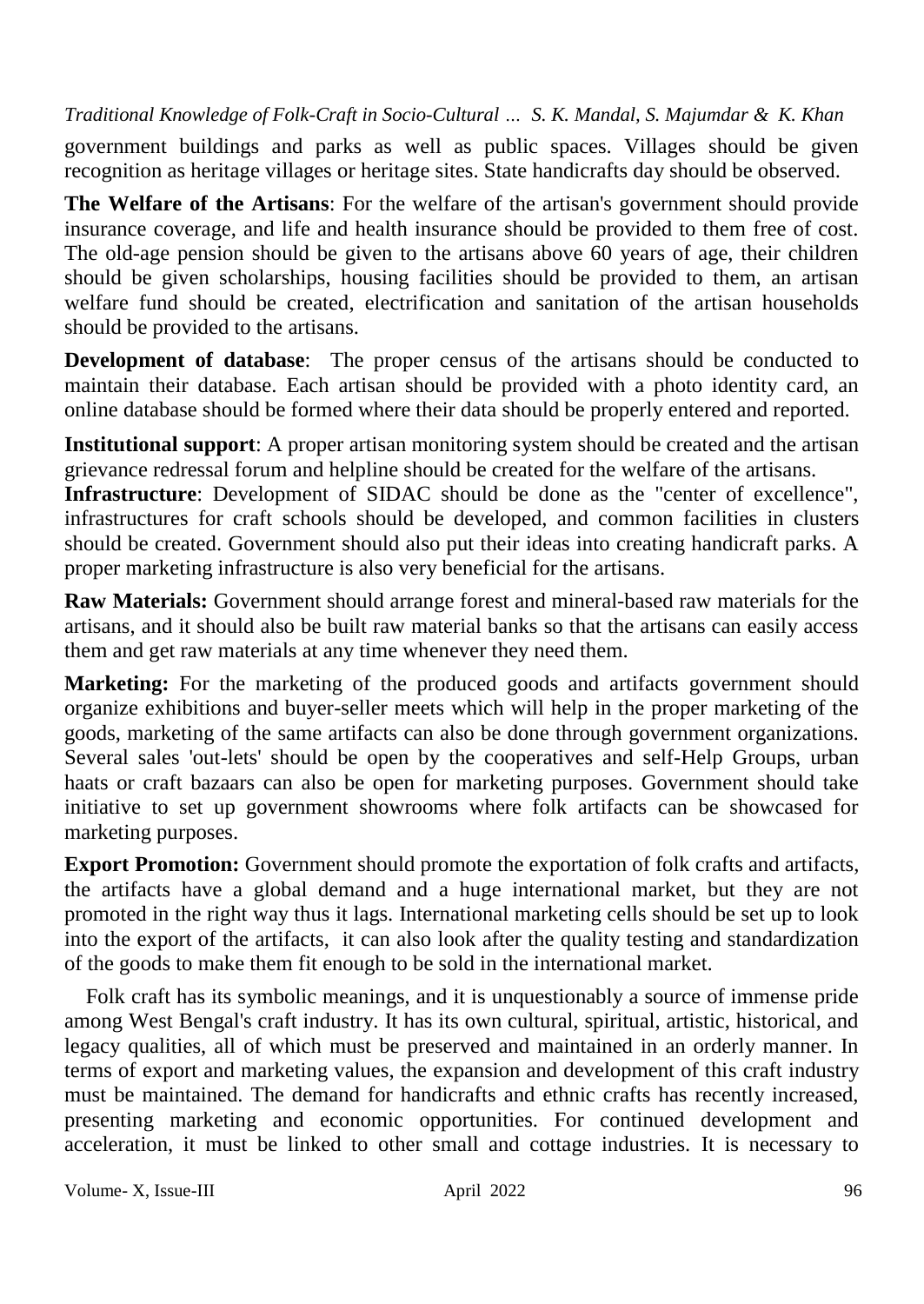engage local artisans in craft art throughout the year to ensure their job and earning potential. For its further improvement and development, this knowledge of craft art must be integrated into the organized sector. For its smooth growth, it requires enough information, financial help, technical advancement, a skill-building program, and effective marketing strategies.

**Conclusion:** The folk craft industry has a long and illustrious history. Indian craftsmen were famous throughout history for their workmanship and unique aesthetic expression. The Patola cloth art of Surat in Gujrat was transferred to the Middle East (Baghdad) during the 15th and 16th centuries due to its popularity. The demand for handicrafts from feudal lords and Nawabs increased throughout the Mughal Empire (Kings). For business reasons, the British East India Company also exported a large number of crafts to foreign nations. The flourishing of this handicraft and folk art in India lasted till the British monarchy was established. The authority of the Nawabs was diminished by the British government, resulting in a significant drop in demand for handicrafts. (Reddy et al., 2018,) Folk crafts are objects created solely by the artisan's hand or with the use of a few simple tools. It places a greater emphasis on physical labor rather than relying on equipment. The artisan's skill and expertise are demonstrated through their craftwork, which demonstrates their mental strength, creativity, and willingness to preserve traditional cultures, among other things. The artisan uses their hand skills to complete the formation of the final product from raw materials without the use of machinery. This art form was created in the past and has been passed down from generation to generation. These items have cultural, social, religious, aesthetic, traditional, and symbolic values that are important for cultural preservation. Each handcraft has its color, tint, form, texture, and geometry, depending on the geographical place. Various schools of thought support the importance of this handmade item's cultural heritage and conservation value. "India needs to concentrate on the blooming of arts, science, and literature," remarked Prof. C.K. Prahalad, Paul & Ruth McCracken of the *University of Michigan's Ross School of Business*. The objective is for India to become the world's model for dealing with diversity. It has the potential to serve as a model for universality and inclusivity in practice. Subsidies have nothing to do with inclusive development. It's all about building long-term possibilities." (Singh and Fatima, 2015). As a result, the government should concentrate on the unorganized economic sector in addition to the organized sector, as it includes a variety of cottage industries, including the handicraft sector, where craft workers are always battling for a dignified platform that meets their needs. As a result, the folk craft industry makes a substantial contribution to the economic, socio-cultural, and regional growth of the country. Thus, the craft industry can enhance the local and national economies by generating foreign currency and creating jobs.

# **References:**

1. Bhat, Jahangir Ahmad, and Pushpender Yadav. "Handicraft Sector : The Comforting Sector of Employment Review." *Management Studies and Economic Systems*, vol. 3, no. 2, Oct. 2016, pp. 111–17, [https://doi.org/10.12816/0037561.](https://doi.org/10.12816/0037561)

Volume- X, Issue-III and April 2022 97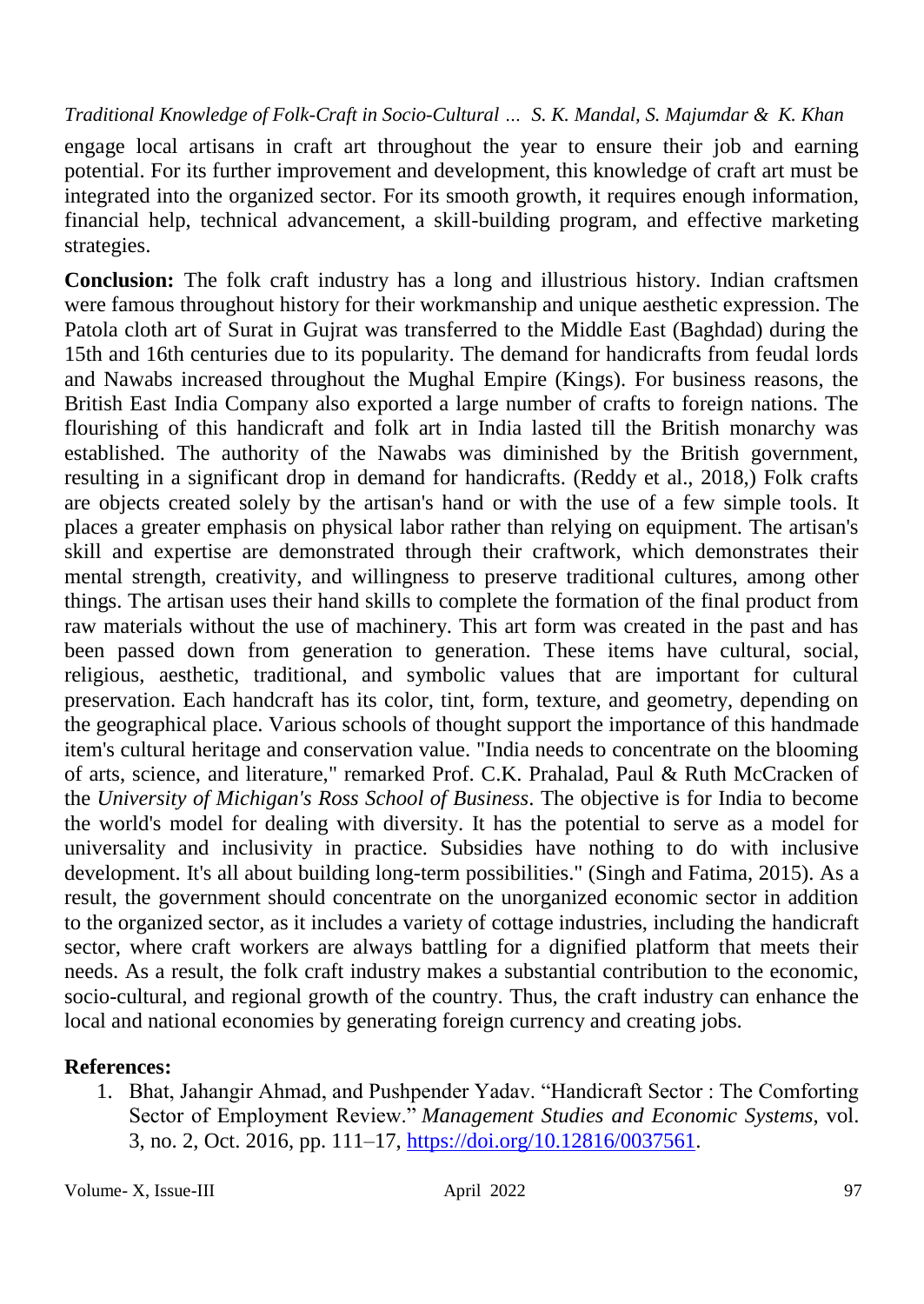- 2. Bose, Indranil, et al. "Self-Help Group Participation & Women Artisans of Shantiniketan Leather Cluster, West Bengal: An Empirical Analysis." *Adhyayan: A Journal of Management Sciences*, vol. 2, no. 2, May 2016, [https://doi.org/10.21567/adhyayan.v2i2.10243.](https://doi.org/10.21567/adhyayan.v2i2.10243)
- 3. Dr.M.Pushpalatha, Dr. M. Pushpalatha., and M. Aseervadam. M.Aseervadam. "NGO: Women Economic Empowerment through Bamboo and Terracotta Work- a Study." *Global Journal for Research Analysis*, vol. 3, no. 8, June 2012, pp. 1–3, [https://doi.org/10.15373/22778160/august2014/221.](https://doi.org/10.15373/22778160/august2014/221)
- 4. Jamir, Imtinungsang. "Impact of Global Financial Crisis on Indian Handicrafts Exports: A Breakpoint Analysis." *Global Business Review*, Sept. 2020, p. 097215092095461, [https://doi.org/10.1177/0972150920954612.](https://doi.org/10.1177/0972150920954612)
- 5. Maji. P. and Das. K.D., (2016). Handicraft Promotion Vis-A-Vis Tourism Development: A Study on Bankura District, West Bengal. Remarking. 2(12). pp-11- 16. ISSN NO.: 2394-0344(P). ISSN NO.: 2455-0817(E).
- 6. Mandal, Tusharkanti. "Production Organisation and Determinants of Income of Artisans in Hand Embroidery Industry of West Bengal, India." *Asian Journal of Research in Social Sciences and Humanities*, vol. 5, no. 3, 2015, p. 99, [https://doi.org/10.5958/2249-7315.2015.00055.6.](https://doi.org/10.5958/2249-7315.2015.00055.6)
- 7. Mondal, Anindya. "Geography of Folk Culture: Special Reference to Birbhum, West Bengal." *Journal of Advances and Scholarly Researches in Allied Education*, vol. 15, no. 4, June 2018, pp. 245–49, [https://doi.org/10.29070/15/57836.](https://doi.org/10.29070/15/57836)
- 8. Mukherjee, Ishani, and Maggie Griffith Williams. "Branding Authenticity, Global– Localization and Technology: Thematic Analysis of Two West Bengal Urban–Rural Handicrafts NPO Websites." *Connexions International Professional Communication Journal*, vol. 4, no. 1, May 2016, pp. 91–130, [https://doi.org/10.21310/cnx.4.1.16muketal.](https://doi.org/10.21310/cnx.4.1.16muketal)
- 9. Pal., Mrinmoy. "Wood Carving-A Sculpturesque Technique of Ancient Crafts and the Panoramic View of Socio-Economic Condition of Natungram Village, West Bengal." *International Journal of Advanced Research*, vol. 4, no. 6, June 2016, pp. 377–80, [https://doi.org/10.21474/ijar01/844.](https://doi.org/10.21474/ijar01/844)
- 10. Prof. J.K.Vasavada, Prof. J. K. Vasavada. "A Study on Rural Market in India: Opportunities and Challenges." *Paripex - Indian Journal of Research*, vol. 3, no. 3, Jan. 2012, pp. 72–73, [https://doi.org/10.15373/22501991/mar2014/81.](https://doi.org/10.15373/22501991/mar2014/81)
- 11. Prakash, N., et al. "Indigenous Traditional Knowledge and Usage of Folk Bio-Medicines among Rongmei Tribe of Tamenglong District of Manipur, India." *African Journal of Traditional, Complementary, and Alternative Medicines : AJTCAM*, vol. 11, no. 3, African Networks on Ethnomedicines, 2014, pp. 239–47, [https://doi.org/10.4314/ajtcam.v11i3.34.](https://doi.org/10.4314/ajtcam.v11i3.34)
- 12. Ranganath, Santosh, and Koppala Venugopal. "Rural Entrepreneurship Challenges and Opportunities: An Indian Context." *SSRN Electronic Journal*, 2011, [https://doi.org/10.2139/ssrn.3430337.](https://doi.org/10.2139/ssrn.3430337)